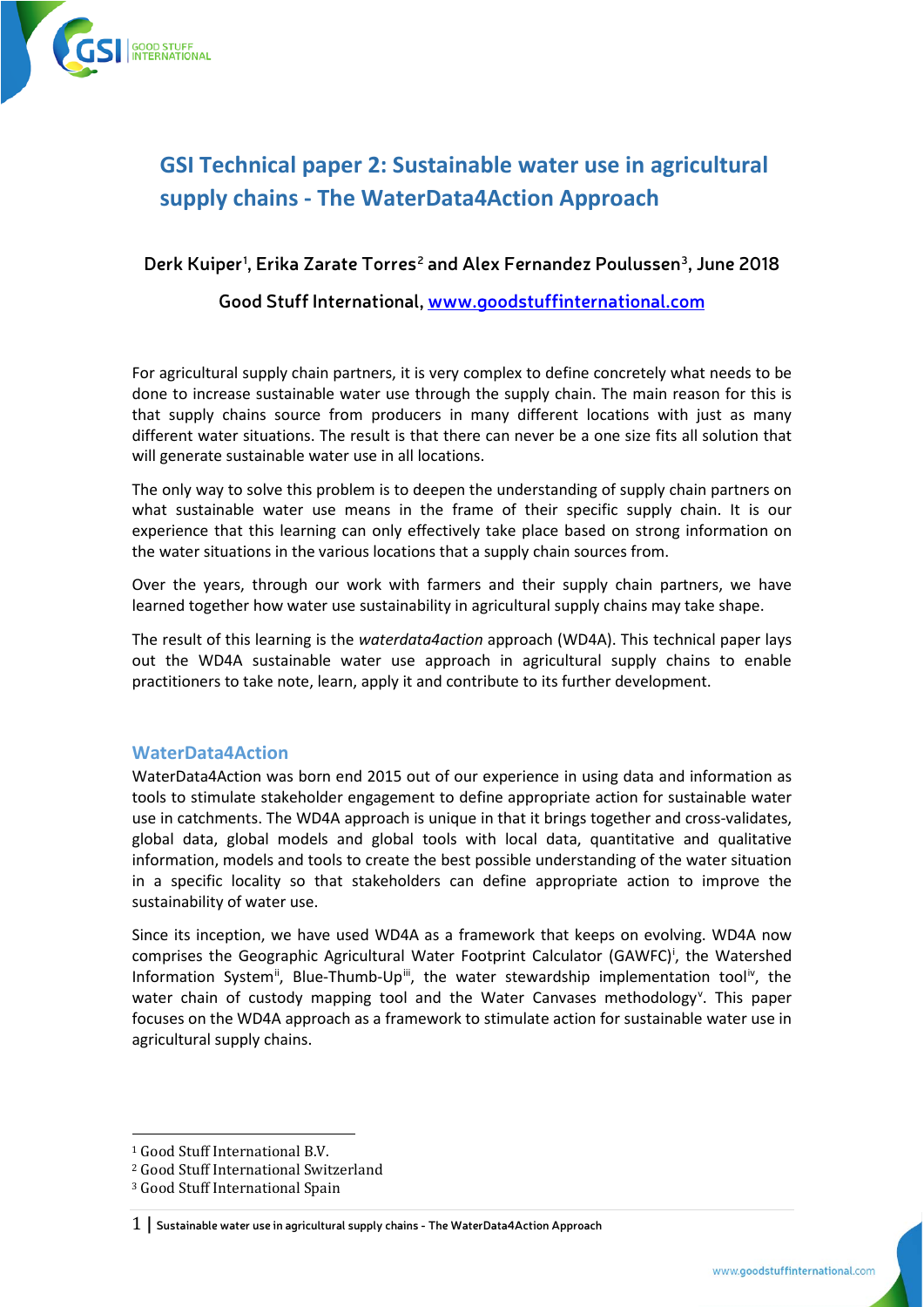

#### **Agricultural supply chains and water:**

Agricultural supply chains are inherently complex and diverse. Take for example, a box of cereals on the shelve in a supermarket. The contents of the box are the result of processing and mixing together of multiple ingredients from agricultural origin. These ingredients in turn come from a variety of sourcing places. The focus of a cereal-producing company is to organize their operations and supply chains such that they efficiently produce and sell the box of cereal with a profit.

As society's focus on sustainability increases, companies need to engage in more and more topics apart from efficiently organizing their business. As a result, companies with large agricultural supply chains now understand that water is one of the key topics to address, not only from an environmental and social perspective, but also increasingly from an economic business perspective. This means that in a way the agricultural supply chain expands. It now not only comprises production and processing, it also comprises the water context of that production and processing. This adds a new layer of complexity to all agricultural supply chains.

Water itself is a complex subject. The nature of the water situation differs from place to place. To understand this complexity requires capacities that are normally not found in company supply chains. It is thus fully understandable that companies have difficulty addressing water sustainability issues in their supply chains.

## **Applying the WD4A approach in supply chains: process and outcomes**

The WD4A, as an approach for sustainable water use in agricultural supply chains, is a logical 10 step approach that structures a process of data and information collection, tool use and interpretation to stimulate joint learning and empowerment of supply chain partners in order to define and take concrete action across agricultural supply chains in order to make water use more sustainable (figure 1).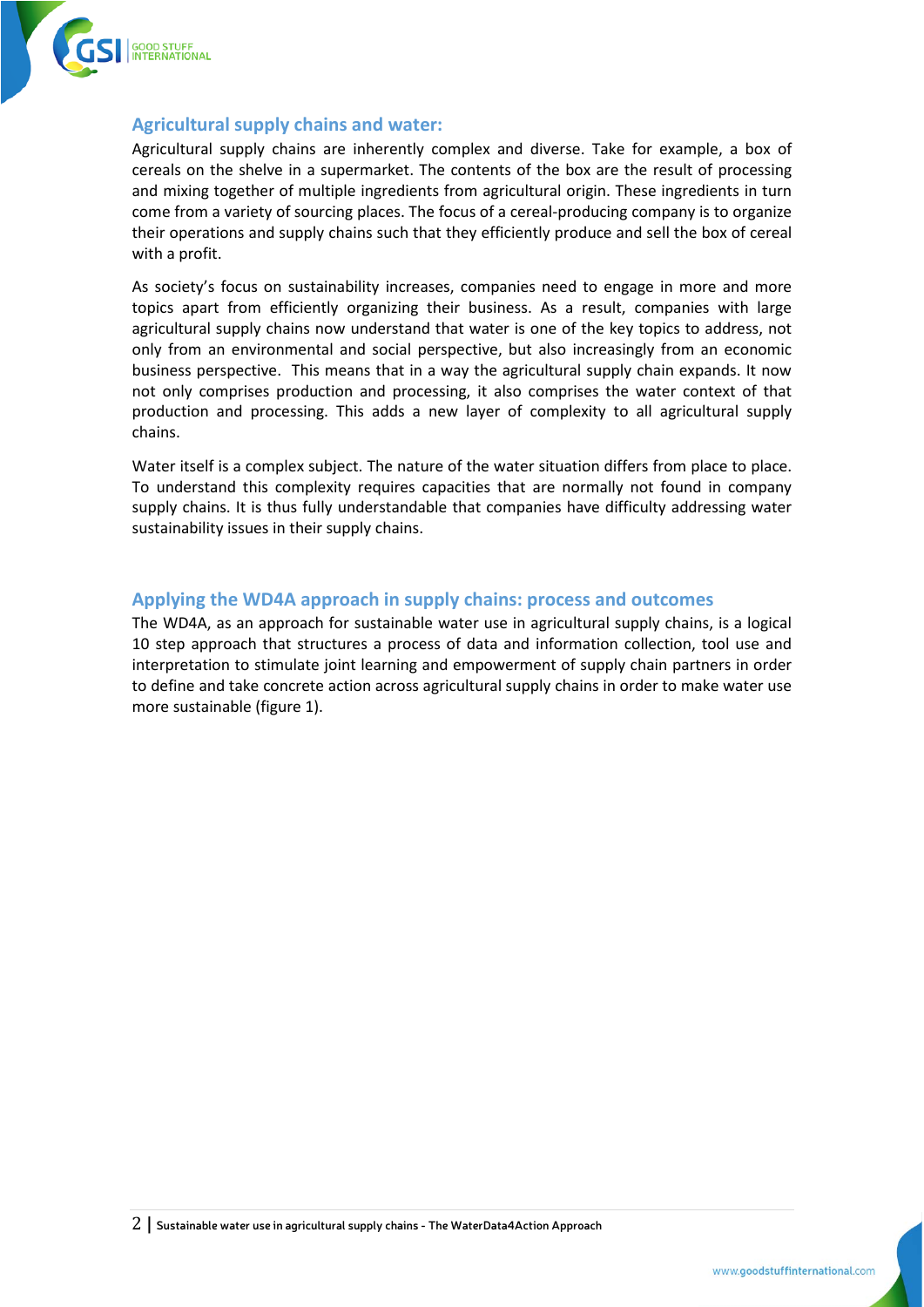



*Figure 1: Ten steps of the WaterData4Action sustainable water use in supply chains approach*

The stepwise process starts in **step 1**, in which producers in the sourcing locations are mapped with the Lat/Long coordinates, plotted in the geographies and put in a GIS system to increase the understanding of the geographic nature of the specific production component in the supply chain. Also, the supplier(s) can be mapped in this step.

To better grasp the geographic situation related to water, in **step 2**, the producer locations are used to determine the watersheds or catchments that they are part of. For this, global watershed information can be used as pro[vi](#page-5-5)ded by Hydrosheds (Lehner et al., 2008)<sup>vi</sup> or Digital Elevation Maps and the open source QGIS (QGIS Development Team, 2018) $\mathrm{V}$  can be used to do so. Important is that the catchments are of a size that is not too large, in other words graspable by humans and not too small as that would undermine the contextual understanding required to engage meaningfully in water. Generally, a size of up to 100x100km is the size for humans can still grasp. Of course, if local sources on watershed delineation are available from water management authorities or knowledge institutes, these are preferable.

Water risk profiling of sourcing regions comes in **step 3**. Sourcing locations of a specific raw material supply chain (for a multinational, retailer, country or city) are assessed using and executing a water risk assessment with a global tool (for example, WWF water risk filtervill and/or World Resources Institute WRI Aqueduct<sup> $x$ </sup>). The output is a list or map of geographies with risk scores.

The list is used in **step 4**. The company discusses the list in combination with company-specific information and interests on priority agricultural raw materials or markets to prioritize the

<sup>3</sup> **| Sustainable water use in agricultural supply chains - The WaterData4Action Approach**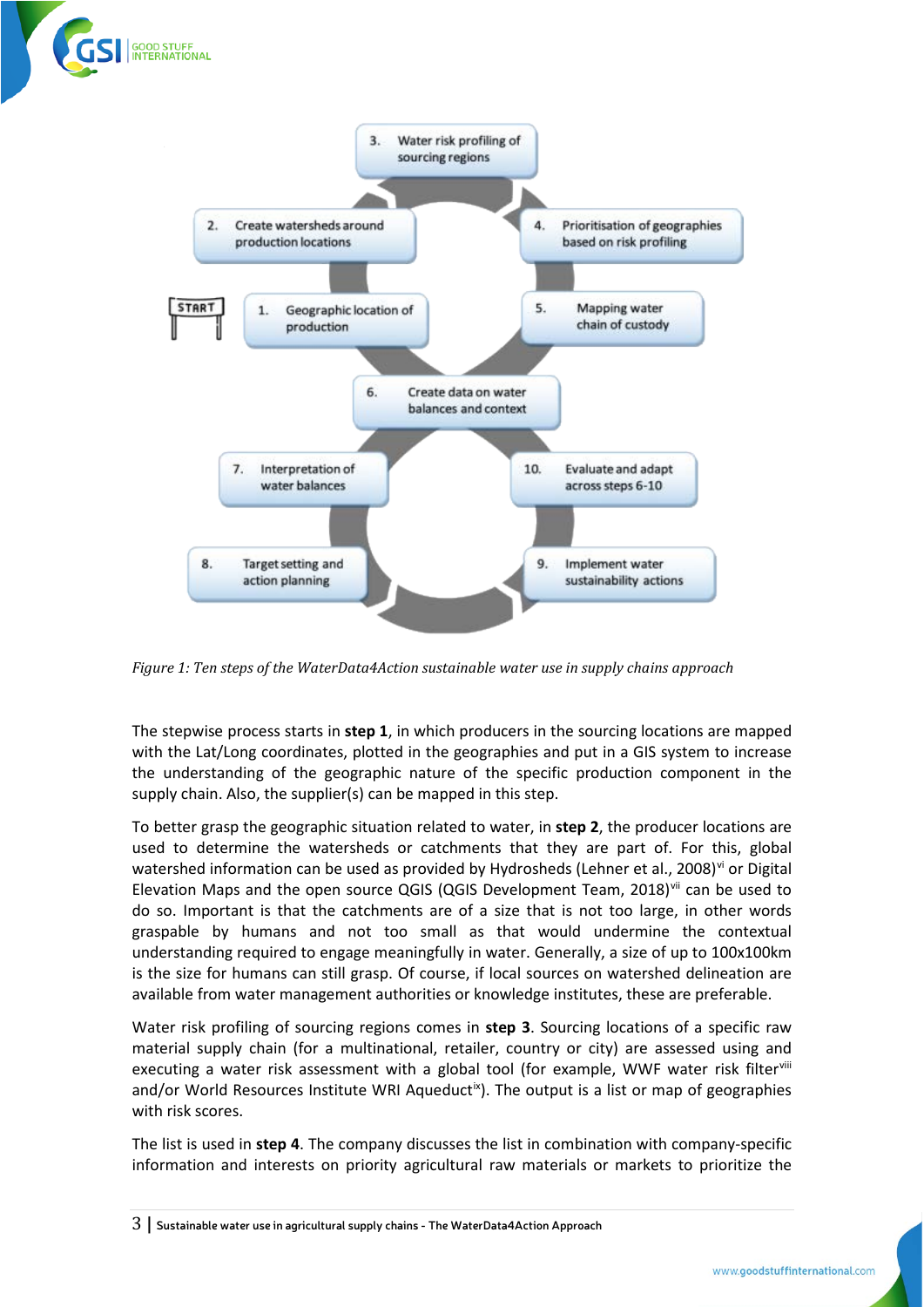

geographies where the company wants to focus its efforts for water sustainability on. The outcome of this process is a list or map of prioritized geographies.

In **step 5**, a water chain of custody is produced for each of the catchments using the water chain of custody mapping tool. This tool is used to describe how a volume unit of water becomes available to the supply chain and how it moves through the supply chain in physical and in virtual form. The outcome of the mapping is an increased understanding of how water ends up in the supply chain. It is a concrete tool to create insight in the water management and stakeholder context in the catchment (figure 2).



*Figure 2: Simple example of a water chain of custody mapping*

**Step 6** entails to create a quantitative understanding of the water balance in the catchments and in the farms. For the catchment water balance please refer to the GSI technical paper on the subject (GSI technical paper 1<sup>[x](#page-5-10)</sup>). The farm water balance is produced by simulating and understanding the soil water balance during the entire growing season.

For this we use the [Geographic Agricultural Water Footprint Calculator \(GAWFC, 2017\) t](#page-5-9)hat takes five input data files: reference evapotranspiration, precipitation, irrigation, soil data and crop data. Also, other tools can be used obviously. Also in step 6, while working to collect data for the water balance generation, deeper information on the water management context and stakeholders is gathered that helps increase the detail in the water chain of custody.

**Step 7** is a critical step to connect the catchment quantitative water context with the farm water context and practices. For example, if the catchment water context points to water scarcity levels that are not sustainable in certain periods of the year, the farm water balance across the season will provide insight into cause-effect relationships that help define what can be done to become more sustainable. It could for example be that high irrigation water losses occur on farm. Reducing those losses could lead to a more sustainable catchment water balance.

**Step 8** brings together the farm/catchment water balance relationships and the water chain of custody water management context to help define actions at various levels: the farm, the water management, policy context, with the supplier, etc. Step 8 constitutes a creative process that initially will take place within (or part of) the supply chain context, but the process can be extended to engage other stakeholders in the catchment to align action. The output is an action plan or strategy for the relevant supply chain actors.

**Step 9** is the operationalization of the strategy and action plan with the relevant supply chain partners, it is not only writing up an implementation plan and implement it but also building the understanding and capacity across supply chain actors on how sustainable water use can materialize within their specific part of the supply chain.

In the implementation process, new knowledge and information is gathered, also the situation in which the water actions take place changes over time. **Step 10** drives supply chain partners to explicitly assess implementation and revisit action and implementation plans to adapt to the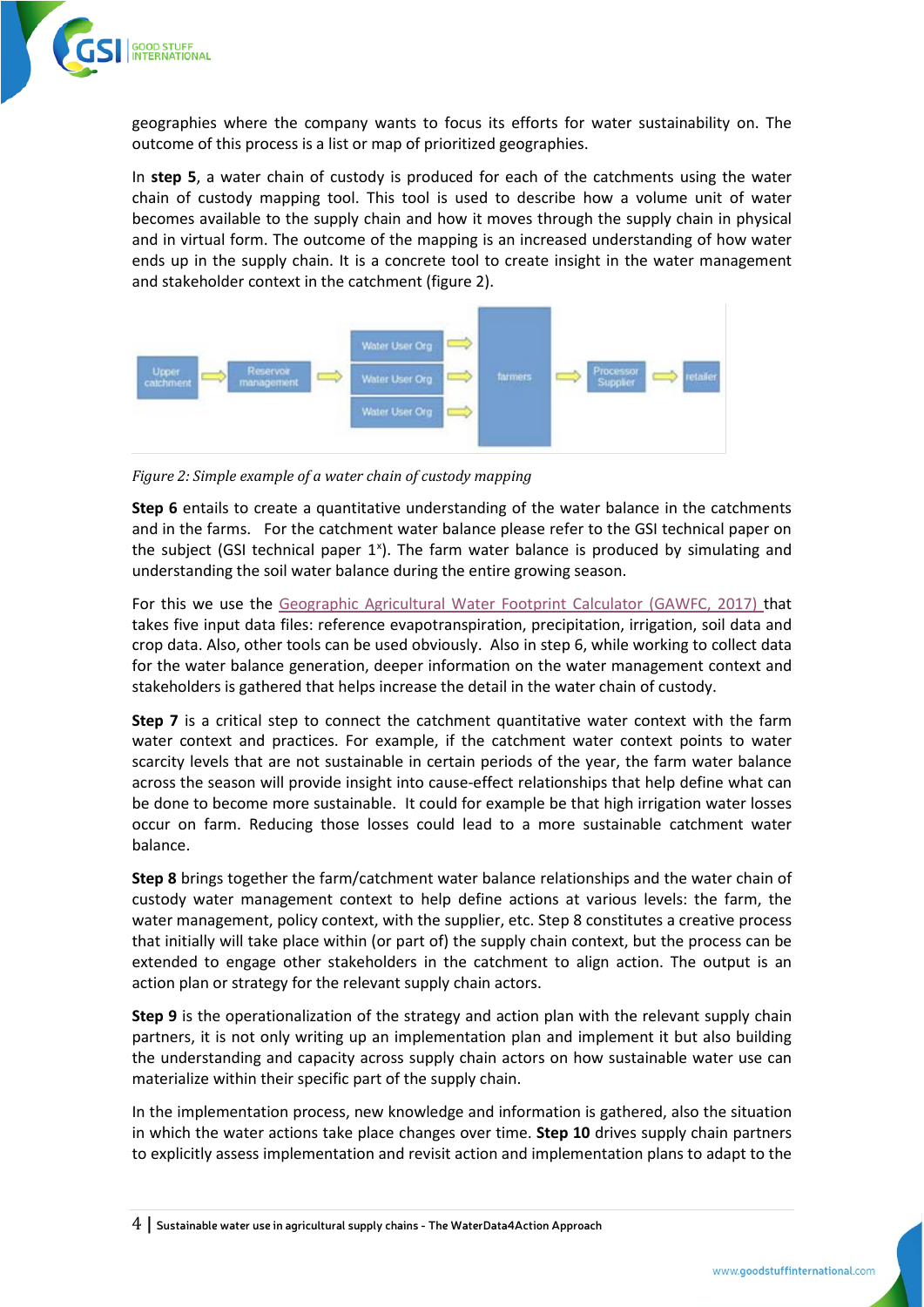

changing understanding and environment. The step embraces the notion of continuous learning and development.

It is our experience that in the process of going through the ten steps, quite some iteration takes place especially **between steps 3 to 8**. This movement between the steps allows for an organic deepening of the understanding of and joint learning by the partners involved in the process.

## **Contribution to global water initiatives and approaches**

The ten step WD4A approach fully contributes to and aligns with all main stream Global Water Initiatives and approaches:

- Global Water Stewardship standard of the Alliance Water Stewardship (AWS, 2018)
- Water Footprint Network (WFN) Water Footprint Assessment Standard (Hoekstra,2008)
- CDP water disclosure (CDP, 2018),
- Context Based Water Target development
- WWF one- planet-living
- Catchment level water risk assessment and response formulation
- Water accounting and reporting

#### **GSI Technical Papers**

Through carrying work for over a decade, we have built vast amount of experience especially in the field of sustainable water management. And because of our societal mission, we want to openly and freely share knowledge that we think is key to improve the sustainable use of water resources all around the world.

For this we are publishing GSI Technical Papers. The objective of these papers is to describe methodologies and approaches that we have developed and/or used in our work on sustainable water use. You can freely download the papers and use them for your own benefit.

The copyright of the GSI Technical Papers rests with its authors and GSI. The papers are 'open source', this means that hereby the copyright on any of the papers is waived. When you use the papers, we would greatly appreciate that you acknowledge GSI and the authors mentioned by referencing the paper, its authors and the GSI website as follows:

*Kuiper, D. Zarate Torres, E. Fernandez Poulussen, A. 2018. GSI Technical Paper 2: Sustainable water use in agricultural supply chains – The WaterData4Action Approach. Good Stuff International. www.goodstuffinternational.com.*